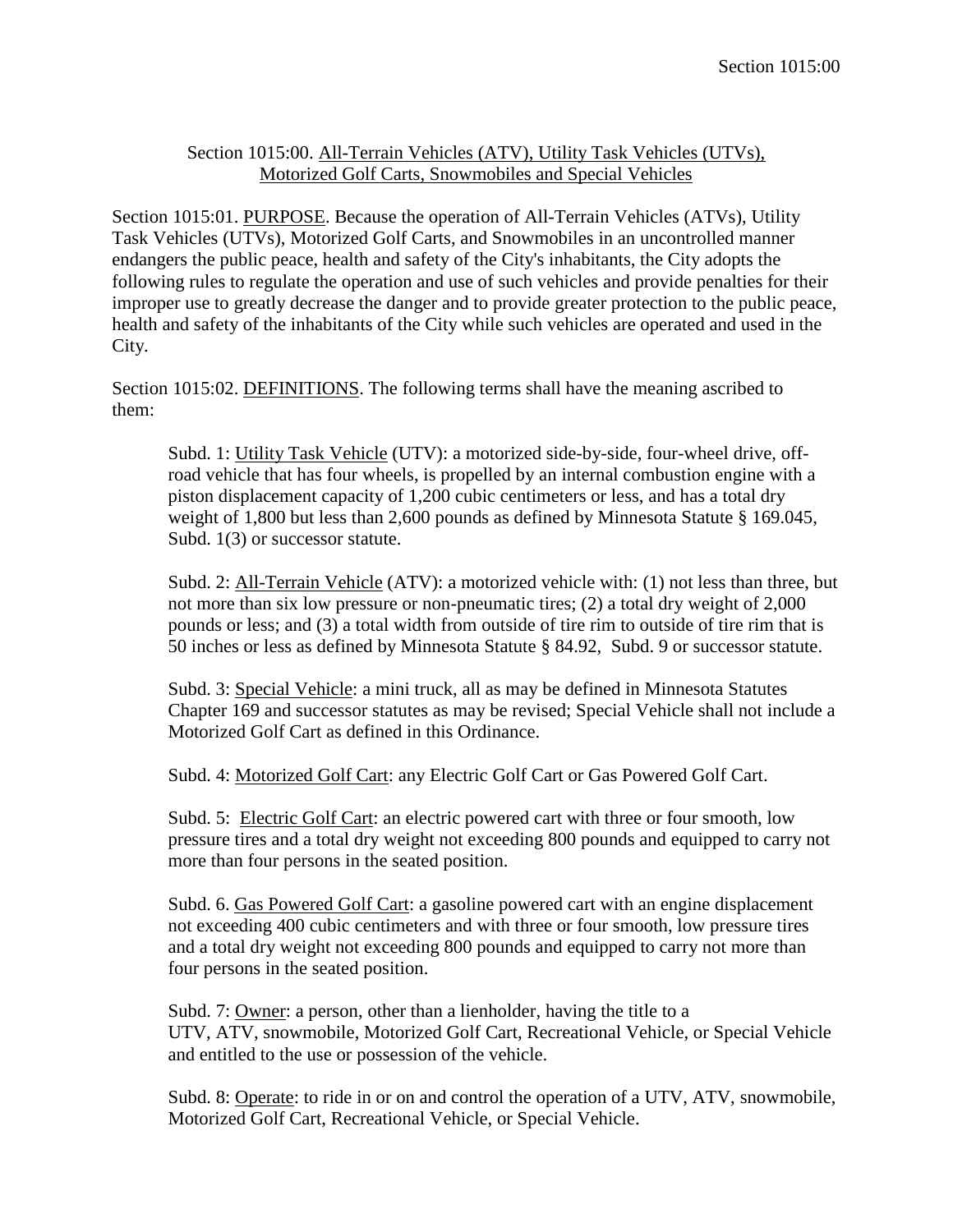Subd. 9: Operator: every person who operates or is in actual physical control of a UTV, ATV, snowmobile, Motorized Golf Cart, Recreational Vehicle, or Special Vehicle.

Subd. 10: Person: includes an individual, partnership, corporation, the state, and its agencies and subdivision and anybody of persons, whether incorporated or not.

Subd. 11: Public Property: any real property owned by the City including all city parks and recreation areas.

Subd. 12: Recreational Vehicle: any self-propelled vehicle and any vehicle propelled or drawn by a self-propelled vehicle used for recreational purposes, including but not limited to snowmobile, trail bike or other all-terrain vehicle, hovercraft, or motor vehicle licensed for highway operation that is being used for off-road recreational purposes.

Section 1015:03: AUTHORIZED USE OF MOTORIZED GOLF CARTS. Motorized Golf Carts are authorized on the roadways of all streets within the City of Foley, subject to the following standards:

Subd. 1. Public Roads. No Motorized Golf Cart shall be operated on City streets until the owner has obtained a permit from the Police Department, such permit shall be affixed to or displayed upon the Motorized Golf Cart at all times in an area that is easily visible. Permits are issued to the Motorized Golf Cart not to the operator; those with multiple Motorized Golf Carts will be required to purchase a permit for each Motorized Golf Cart intended to be used on City streets. Permits will be issued for a three year term at a fee of \$50.00.There is a \$15.00 fee for a replacement permit sticker. Permits are nontransferable.

Subd. 2. Permit. An individual's permit may be revoked by the Chief of Police (or its designee) if there is any material misrepresentation made in the permit application, liability insurance is no longer in effect, or there is evidence that the permittee cannot safely operate the Motorized Golf Cart. A permitee may appeal any such revocation or denial to the City Council. Appeals shall be submitted in writing to the City Administrator within 30 days of the date of revocation.

- A. Every permit holder shall have in possession at all times while operating a Motorized Golf Cart and shall produce on demand of a peace officer proof of insurance as specified in Minnesota Statutes §§ 169.791 and 65B.48, Subd. 5.
- B. Only persons at least eighteen years of age and holding a valid driver's license recognized by the State of Minnesota are permitted to operate a Motorized Golf Cart on the streets of Foley. No person shall operate a Motorized Golf Cart whose driver's license has been suspended, revoked or canceled.
- C. Nothing in this ordinance shall be construed as an assumption of liability by the City for any injuries to persons on which may result from the operation of a Motorized Golf Cart by a permit holder or the failure by the City to revoke the permit. All Motorized Golf Carts and their drivers must carry liability insurance with limits as required by Minnesota Statute § 65B.49 Subdivision 3 at all times when operating a Motorized Golf Cart on a public street.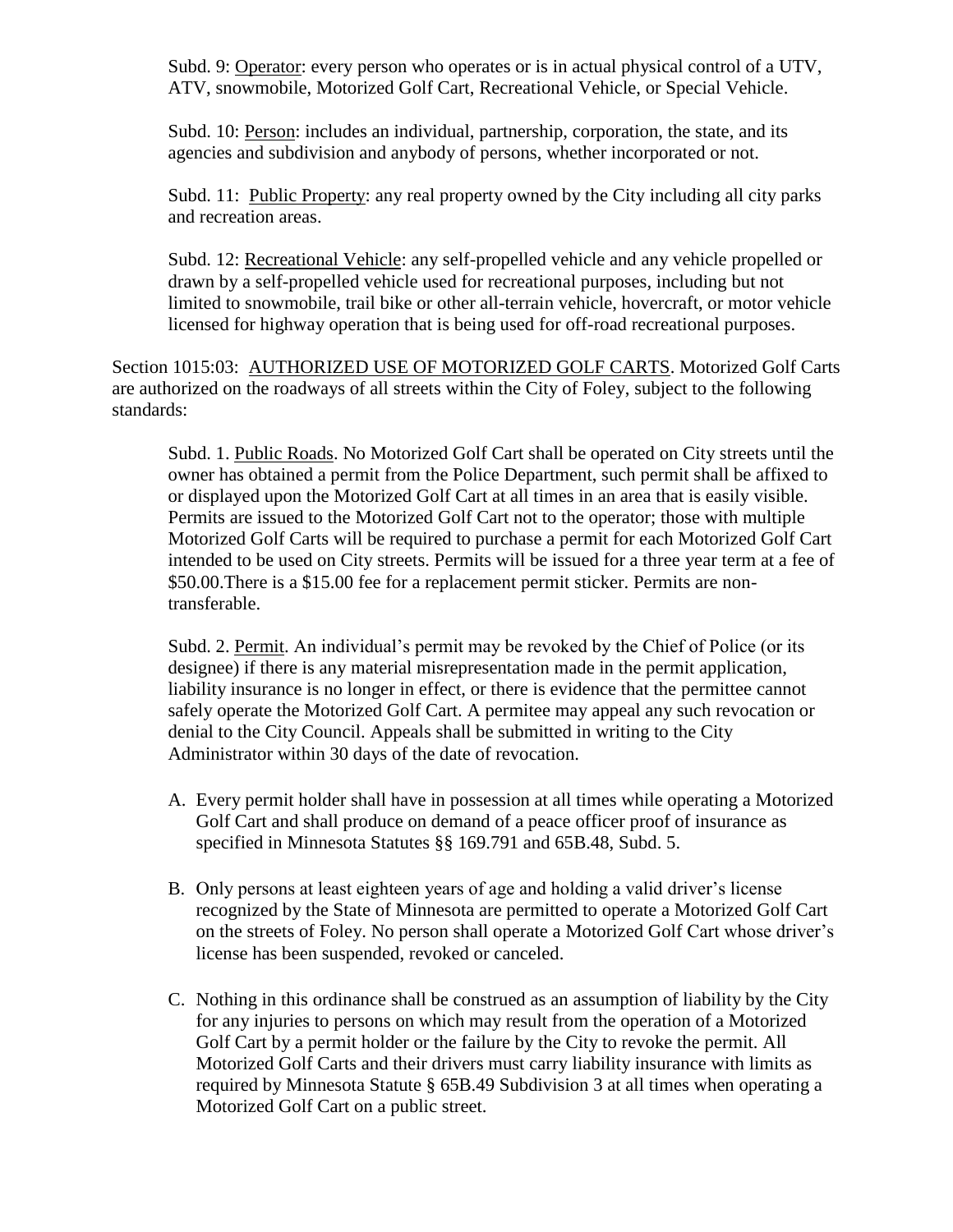Subd. 3 Equipment. Motorized Golf Carts shall display the slow moving vehicle emblem provided for in Minnesota Statutes § 169.522 and an orange or blaze pennant extending at least five feet above the bumper of the cart when operated on a City street. The Motorized Golf Cart must have brakes adequate to control the movement or to stop under all conditions. The Motorized Golf Cart shall be equipped with an operational parking brake as well as a rearview mirror to provide the driver with adequate vision to the rear. The Motorized Golf Cart should have reflective material at a size no less than "3"x3"on all four corners of the Motorized Golf Cart.

Subd. 4. Hours of Operation. Motorized Golf Carts may only be operated from the hours of sunrise to sunset. They shall not be operated in inclement weather or when visibility is impaired by weather, smoke or other conditions, or at any time when there is insufficient light to clearly see the person on a designated street at a distance of five hundred feet or less.

Subd. 5. Application of State Law. Every person operating a Motorized Golf Cart under this permit on a designated roadway has all the rights and duties applicable to the driver of any other vehicle under the provisions of Minnesota Statutes Chapter 169, as amended, except when those provisions cannot reasonably be applied to Motorized Golf Carts and except as otherwise specifically provided in Minnesota Statutes § 169.045, Subdivision 7, as amended. Except for the requirements of Minnesota Statutes Section 169.70, the provisions of Minnesota Statutes Chapter 169 relating to equipment on vehicles is not applicable to permitted Motorized Golf Carts. If the Motorized Golf Cart is NOT equipped with working taillights and brake lights, the motorized golf cart should make every attempt possible to travel on the most right section of the roadway. Motorized Golf Carts are NOT allowed to travel on any walkway, path or sidewalk within the City limits.

Subd. 6. Penalties. Any person violating any provision of this ordinance shall be guilty of a petty misdemeanor punishable by a fine and may have his or her permit to operate a Motorized Golf Cart revoked. Any person found in violation of this ordinance shall be subject to the following fine schedule. First violation is a \$25.00 fine, second violation within six months is double to a fine of \$50.00.Third violation within six months shall be a fine of \$100.00 and an automatic revocation of permit use for one year from the date of the violation. Failure to pay violation within 30 days of being issued the fine is subject to be doubled, first violation to \$50.00, second violation to \$100.00, and third violation \$200.00.

Section 1015:04: OPERATION OF OTHER VEHICLES. A UTV, ATV, or Recreational Vehicle may be operated within the City limits as follows:

Subd. 1: Public Roads. UTVs/ATVs/Recreational Vehicles shall not operate on the portion of any right-of-way of any public highway, street, road, trail or alley used for motor vehicle travel, except the most right-hand lane, (except in passing) which is used for vehicle traffic in the same direction, other than on freeways, interstate, trunk, county state aid, or county highways.

Subd. 2: Hours of Operation. UTVs/ATVs/Recreational Vehicles may only be operated between the hours of 7am – 10pm. This time restriction coincides with the City's regular noise ordinance. Unless otherwise permitted by Chief of Police.

Subd. 3: Sidewalks and Boulevards. UTVs/ATVs /Recreational Vehicles are prohibited on sidewalks and boulevards.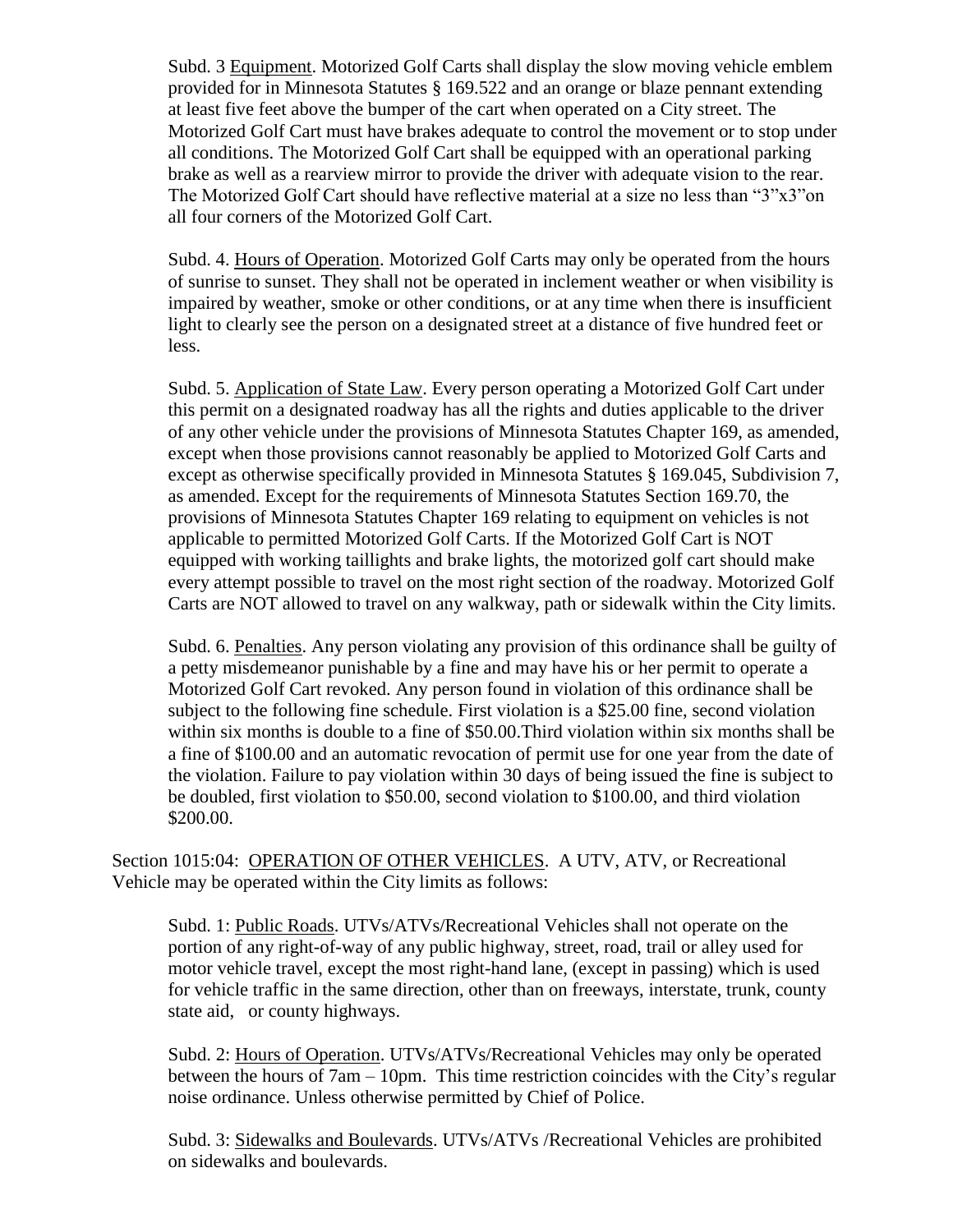Subd. 4: Private Property. UTVs/ATVs/Recreational Vehicles are prohibited on private property without specific permission of the owner or person in control of the property.

Subd. 5: Public Property. UTVs/ATVs/Recreational Vehicles are prohibited from operating on public property other than permitted roads and parking areas. This prohibition includes parks and recreational areas.

Subd. 6: Speed. No person shall operate a UTV/ATV/Recreational Vehicle at a rate of speed greater than reasonable and proper under all surrounding circumstances. No person shall operate a UTV on public roadways at speeds greater than thirty (30) miles per hour.

Subd. 7: Recklessness. No person shall operate a UTV/ATV/Recreational Vehicle at any place in a careless, reckless or negligent manner or heedlessly in disregard of the rights or safety of others, or in a manner so as to endanger or be likely to endanger or cause injury or damage to any person or property.

Subd. 8: Towing. No person shall operate a UTV/ATVs/Recreational vehicle so as to tow any person or thing in a public street or highway.

Section 1015:05: <u>UTV EQUIPMENT</u>. No Person shall operate a UTV within the City unless it is equipped with the appropriate equipment required by this ordinance and state law.

Subd. 1: Lighting. All UTVs must be equipped with functioning turn signals, rear-facing brake lights, taillights, and headlights. UTVs must have the headlights and taillights on at all times.

Subd. 2: Belt Restraints. Lap and shoulder belts must worn at all times by all operators and passengers in a UTV.

Subd. 3: Helmets. Refer to MN State Statute.

Subd. 4: Insurance. Every UTV/ATVs/snowmobile/other recreational vehicle must have current insurance that includes coverage for operation on public roads. A valid and current insurance card must be in the UTV/on person at all times.

Subd. 5: License Requirement: Refer to MN State Statute.

## Section 1015:06: SNOWMOBILES.

Subd. 1. Unauthorized Use. Except as herein specifically permitted and authorized, it is unlawful to operate a snowmobile within the corporate limits of this municipality:

A. On the portion of any right of way of any public highway, bridge, street, road, trail or alley used for motor vehicle travel, except on the right-hand side of said right-of-way and in the same direction as vehicular traffic on the nearest lane of the roadway adjacent thereto, other than on freeways, interstate, trunk, county state-aid, or county highways. Snowmobiles may also be operated upon the ditch bottom or otherwise of trunk, county state-aid and county highways where such highways are so configured within the corporate limits.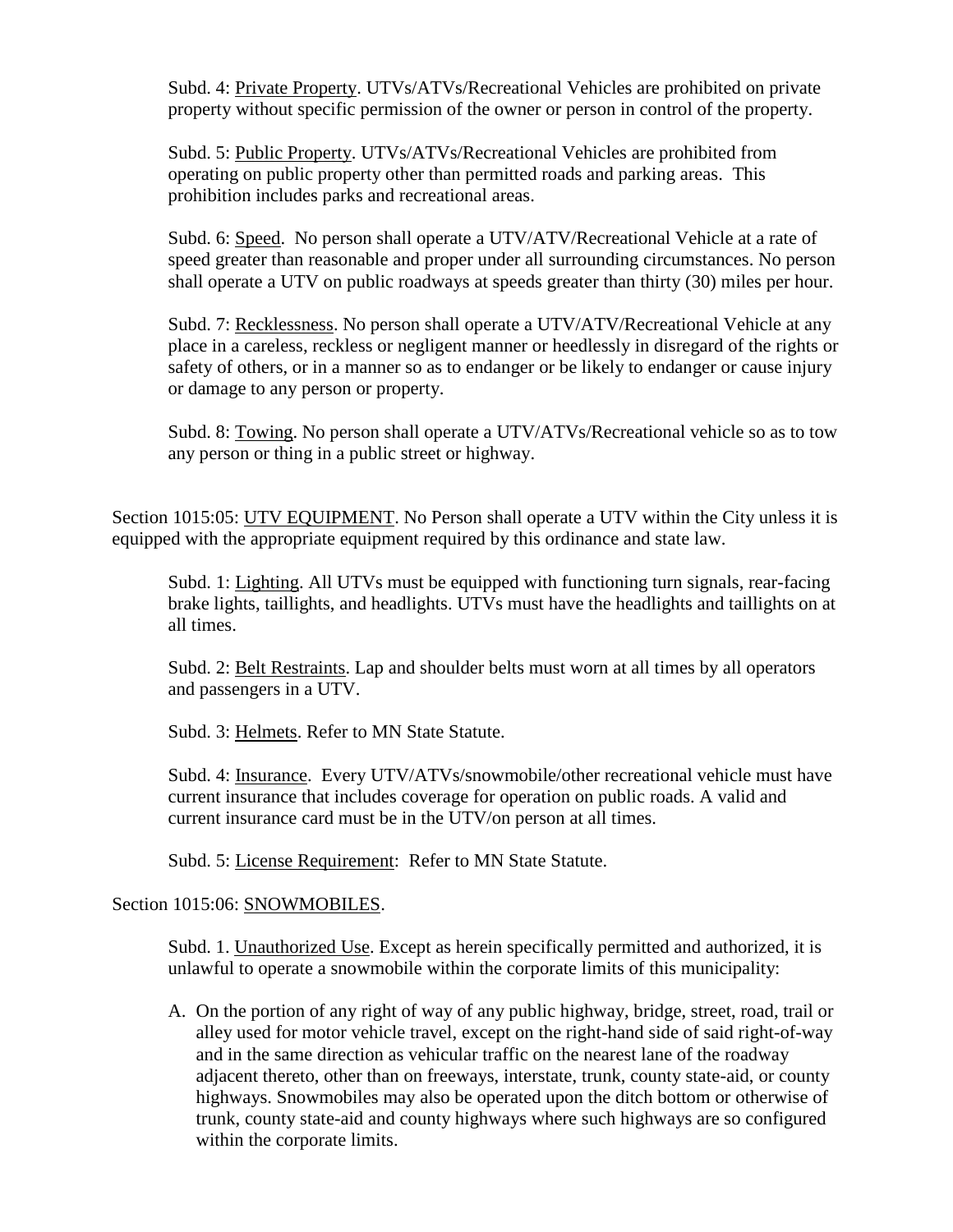- B. At a rate of speed greater than reasonable or proper under all surrounding circumstances; and when operated on public roadways, in no case greater than the posted speed limit.
- C. In a careless, reckless or negligent manner so as to endanger the person or property of another or to cause injury or damage thereto.
- D. During the hours of 10:00 p.m. to 7:00 a.m. of any day, closer than one hundred (100) feet to any dwelling which is usually occupied by one or more persons, except while returning home by direct route.
- E. So as to tow any person or thing in a public street or highway, except if attached by a rigid frame hitch and no more than thirty-six inches shall be allowed between towed vehicle and rear of snowmobile.
- F. Notwithstanding the prohibitions contained in this Subdivision, a snowmobile may be operated on a public thoroughfare in an emergency that renders travel by an automobile impractical.
- G. It is unlawful for any person to operate a snowmobile on a public sidewalk, on boulevards, or above the curb, in any public park, path, recreation area, wetlands or storm water holding ponds, including pond slopes, or on private property without specific permission of the owner or person in control of said property.

Subd. 2. Crossings. A snowmobile may be operated across a street or highway only as herein set forth, and it is unlawful to do so otherwise.

- A. The crossing shall be made at an angle of approximately ninety degrees with the direction of the street or highway, and at a place where no obstruction prevents a quick and safe crossing;
- B. The snowmobile shall be brought to a complete stop before crossing the shoulder or main traveled way;
- C. The driver shall yield the right of way to all oncoming traffic which constitutes an immediate hazard; in crossing a divided street, the crossing shall be made only at an intersection of such street or highway with another public street or highway; and
- D. If the crossing is made between the hours of one-half hour after sunset to one-half hour before sunrise, or during conditions of reduced visibility, it shall be made only if both front and rear lights are on and in operating condition.

Subd. 3. Intersections. It is unlawful to enter any intersection with a snowmobile without yielding the right of way to any other vehicles or pedestrians at the intersection, or so close to the intersection as to constitute an immediate hazard.

Subd. 4. Operators.

- A. No person under fourteen years of age shall operate a snowmobile on a street or make a direct crossing of a trunk highway, county state aid or county highway, or other street. A person fourteen years of age or older, but less than eighteen years of age, may operate a snowmobile on streets and highways as permitted by this Section and make such direct crossings of streets and highways only if he has in his immediate possession a valid snowmobile safety certificate issued by the Commissioner, as provided by MN Statute Section 84.872.
- B. It is unlawful for the owner of a snowmobile to permit its operation in violation of this Ordinance.

Subd. 5. Prohibitions. It is unlawful for any person to leave a snowmobile in a public place without locking the ignition, removing the key, and taking the key away from the snowmobile. No person may intentionally drive, chase, run over or kill any animal with a snowmobile.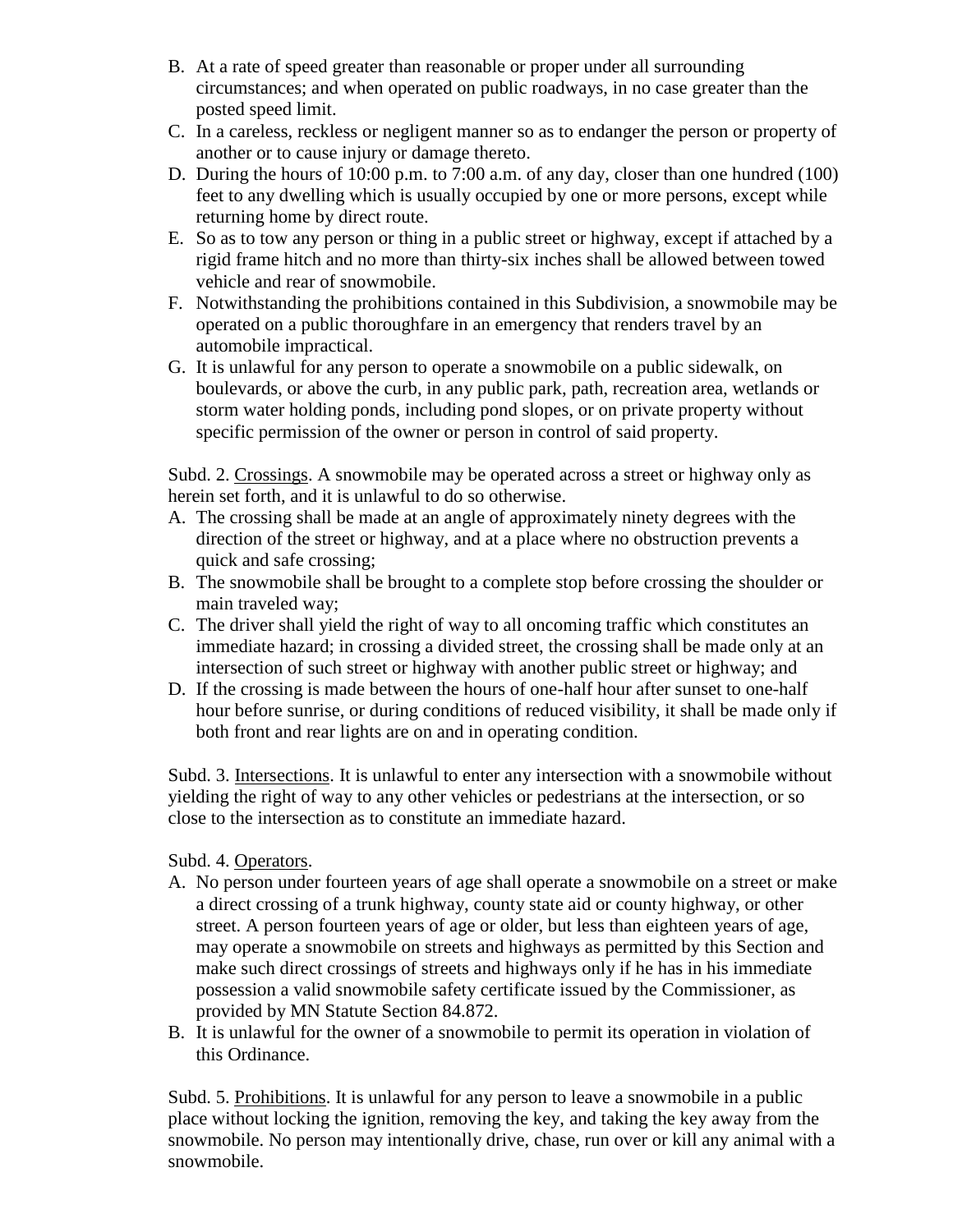Subd. 6. Equipment. It is unlawful to operate a snowmobile unless it is equipped as follows:

- A. Standard mufflers which are properly attached and which reduce the noise of operation of the motor to the minimum necessary for operation. No person shall use a muffler cutout, by-pass, straight pipe or similar device on a snowmobile motor.
- B. Brakes adequate to control the movement of and to stop and hold the snowmobile under any condition of operation.
- C. A safety or so-called "deadman" throttle in operating condition. A safety or "deadman" throttle is defined as a device which, when pressure is removed from the engine accelerator throttle, causes the motor to be disengaged from the driving track.
- D. When operated between the hours of one-half hour after sunset and one-half hour before sunrise, or at times of reduced visibility, at least one clear headlamp attached to the front, with sufficient intensity to reveal persons and vehicles at a distance of at least one hundred feet ahead during the hours of darkness under normal atmospheric conditions. Such headlamp shall be so aimed that glaring rays are not projected into the eyes of an oncoming snowmobile operator. It shall also be equipped with at least one red taillight having a minimum candlepower of sufficient intensity to exhibit a red light plainly visible from a distance of five hundred feet to the rear during hours of darkness under normal atmospheric conditions. The headlamp and taillight must be functioning anytime the snowmobile is being operated.
- E. A pennant flag of red or blaze material, of a size not less than twelve inches by nine inches, at a height of not less than six feet from the ground level at any time when the vehicle is operated on public streets.
- F. Running lights or reflective material at least sixteen square inches on each side, forward of the handlebars so as to reflect or beam light at a ninety-degree angle.

Section 1015:07: CROSSING STREETS OR HIGHWAYS. A UTV/ATV/snowmobile/ Recreational Vehicle may make a direct crossing of a street or highway provided:

Subd. 1: The crossing is made at an angle of approximately ninety (90) degrees to the direction of the street or highway and at a place where no obstruction prevents a quick and safe crossing.

Subd. 2: The vehicle is brought to a complete stop before crossing the shoulder or main traveled way.

Subd. 3: The driver yields the right-of-way to all oncoming traffic which constitutes an immediate hazard.

Subd. 4: In crossing a divided street or highway, the crossing is made only at an intersection of such street or highway with another public street or highway.

Section 1015:08: EMERGENCIES. Notwithstanding any prohibitions in this Ordinance, a UTV/ATVs/snowmobile/other recreational vehicle may be operated on a public thoroughfare in an emergency during the period of time when, and at locations where; snow upon the roadway renders travel by automobile impractical.

Section 1015:09: ANIMALS. No person shall intentionally drive, chase, harass, run-over or kill any animal with a UTV.